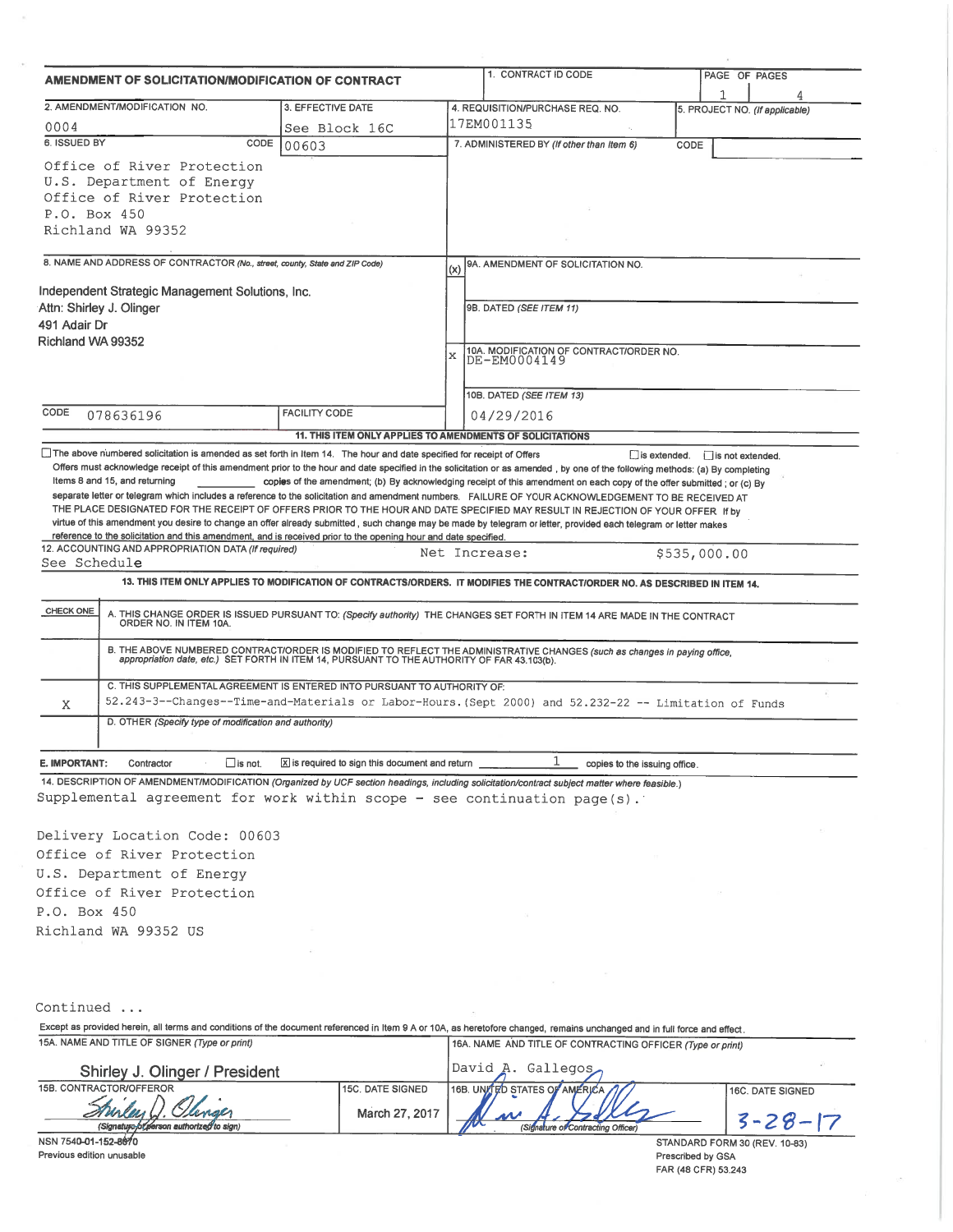|                                                                                                                 | PAGE<br><b>IREFERENCE NO. OF DOCUMENT BEING CONTINUED</b> |  |  |
|-----------------------------------------------------------------------------------------------------------------|-----------------------------------------------------------|--|--|
| <b>CONTINUATION SHEET</b>                                                                                       | E-EM0004149/0004≞                                         |  |  |
| the contract of the contract of the contract of the contract of the contract of the contract of the contract of |                                                           |  |  |

NAME OF OFFEROR OR CONTRACTOR<br>Independent Strategic Management Solutions, Inc.

J,

| ITEM NO.             | SUPPLIES/SERVICES                                                                                                                                                                                       | QUANTITY UNIT |     | UNIT PRICE | AMOUNT                   |
|----------------------|---------------------------------------------------------------------------------------------------------------------------------------------------------------------------------------------------------|---------------|-----|------------|--------------------------|
| (A)                  | (B)                                                                                                                                                                                                     | (C)           | (D) | (E)        | (F)                      |
|                      | Payment:<br>OR for ORP<br>U.S. Department of Energy<br>Oak Ridge Financial Service Center<br>P.O. Box 6017<br>Oak Ridge TN 37831<br>FOB: Destination<br>Period of Performance: 04/29/2016 to 04/27/2018 |               |     |            |                          |
|                      |                                                                                                                                                                                                         |               |     |            |                          |
|                      |                                                                                                                                                                                                         |               |     |            |                          |
|                      |                                                                                                                                                                                                         |               |     |            |                          |
|                      |                                                                                                                                                                                                         |               |     |            |                          |
|                      |                                                                                                                                                                                                         |               |     |            |                          |
|                      | $\sim$                                                                                                                                                                                                  |               |     |            |                          |
|                      |                                                                                                                                                                                                         |               |     |            |                          |
| NSN 7540-01-152-8067 | - 25                                                                                                                                                                                                    |               |     |            | OPTIONAL FORM 336 (4-86) |

 $\bar{\mathcal{A}}$ 

OPTIONAL FORM 336 (4-86)<br>Sponsored by GSA<br>FAR (48 CFR) 53.110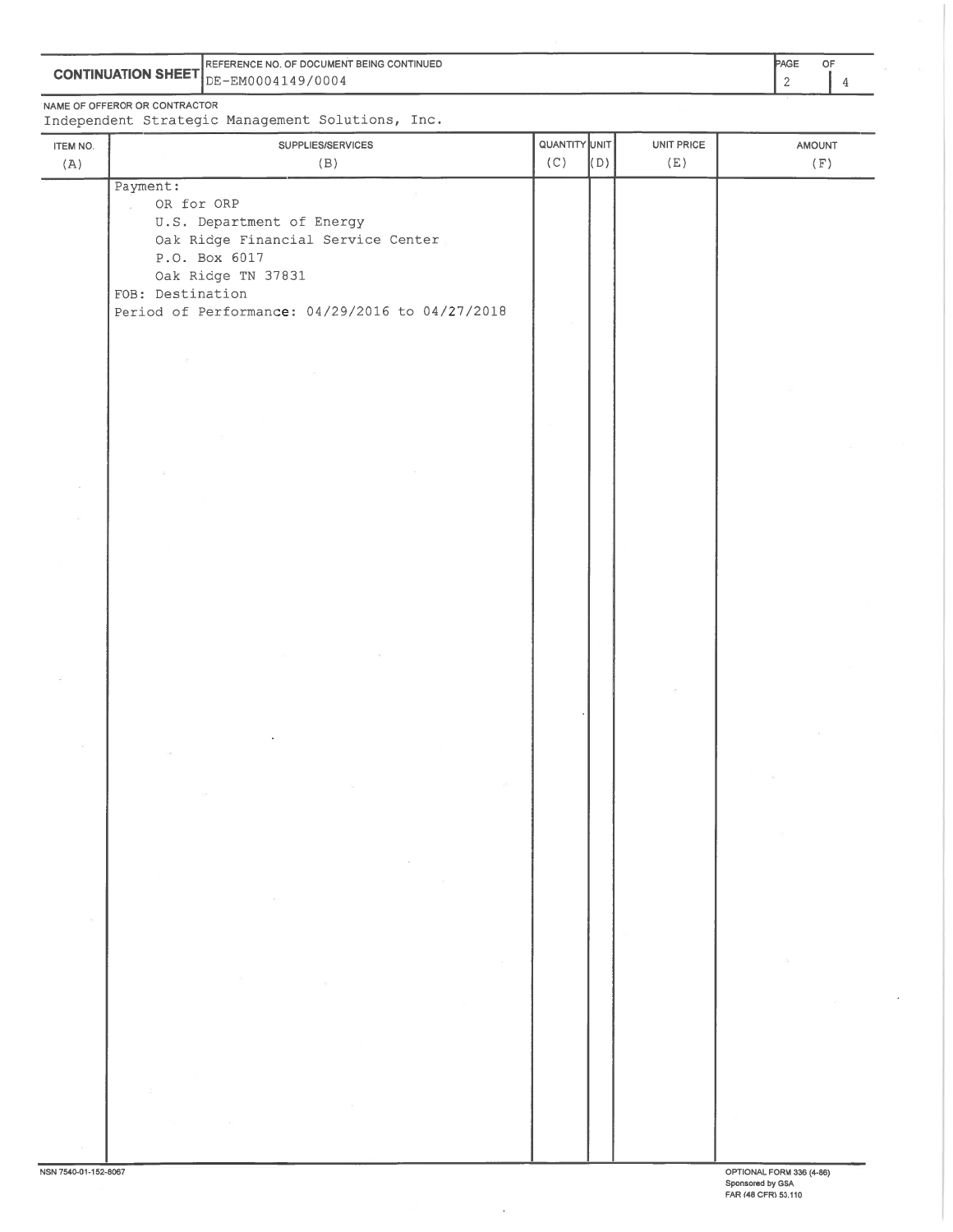The purpose of this modification is to increase the ceiling price, obligate funds, add a labor category and corresponding fixed labor rate, update the statement of work and update the labor category qualifications.

- 1. SECTION B SUPPLIES OR SERVICES AND PRICES/COSTS
	- a. SECTION B.2 PRICES
		- i. Paragraph (a) is replaced its entirety with: "The ceiling price of this contract is \$4,000,000.00."
		- ii. The amount of funds obligated to this contract is increased by \$535,000.00 from \$1,050,000.00 to \$1,585,000.00. Accordingly, paragraph (b) is replaced its entirety with: "The total amount of funds obligated is \$1,585,000.00."
		- iii. Paragraph (c) is replaced its entirety with: "The applicable fixed labor rates (fully burdened) per direct productive labor hour for all nuclear safety related support consultants (Labor Category:
			- *Consultant II (Level I-III) and Consultant III (Level I-III*)) meeting the qualifications in Section J-3 are provided in the table below."
		- iv. The table below is added to paragraph (c):

| Performance Start Date | Fixed Hourly Labor Rates- Consultant III |          |  |  |  |
|------------------------|------------------------------------------|----------|--|--|--|
|                        | Level I                                  | Level II |  |  |  |
| 3/13/2017              |                                          |          |  |  |  |
| 3/12/2018              |                                          |          |  |  |  |

## 2. SECTION C – STATEMENT OF WORK

- a. C.2 SCOPE OF WORK
	- i. Paragraph (a) (12) is added follows:

"When authorized by the NSD Director, consultants may work directly with WTP contractor as part of an integrated team to assist WTP contractor in producing limited-scope nuclear safety documents and deliverables. Examples of documents that may be produced include Safety Strategy Summary Documents; Hazard Analysis Tables; Preliminary Documented Safety Analysis or Documented Safety Analysis chapters, appendices or addenda. Consultants will utilize procedures provided by WTP contractor to perform this work scope. Consultants who participate in the development of safety basis documents may not also review those documents due to the requirement for the reviews to be independent of the production. There are no contract deliverables associated with this sub-task because WTP contractor maintains full responsibility for the final content and delivery of WTP safety basis documents to ORP."